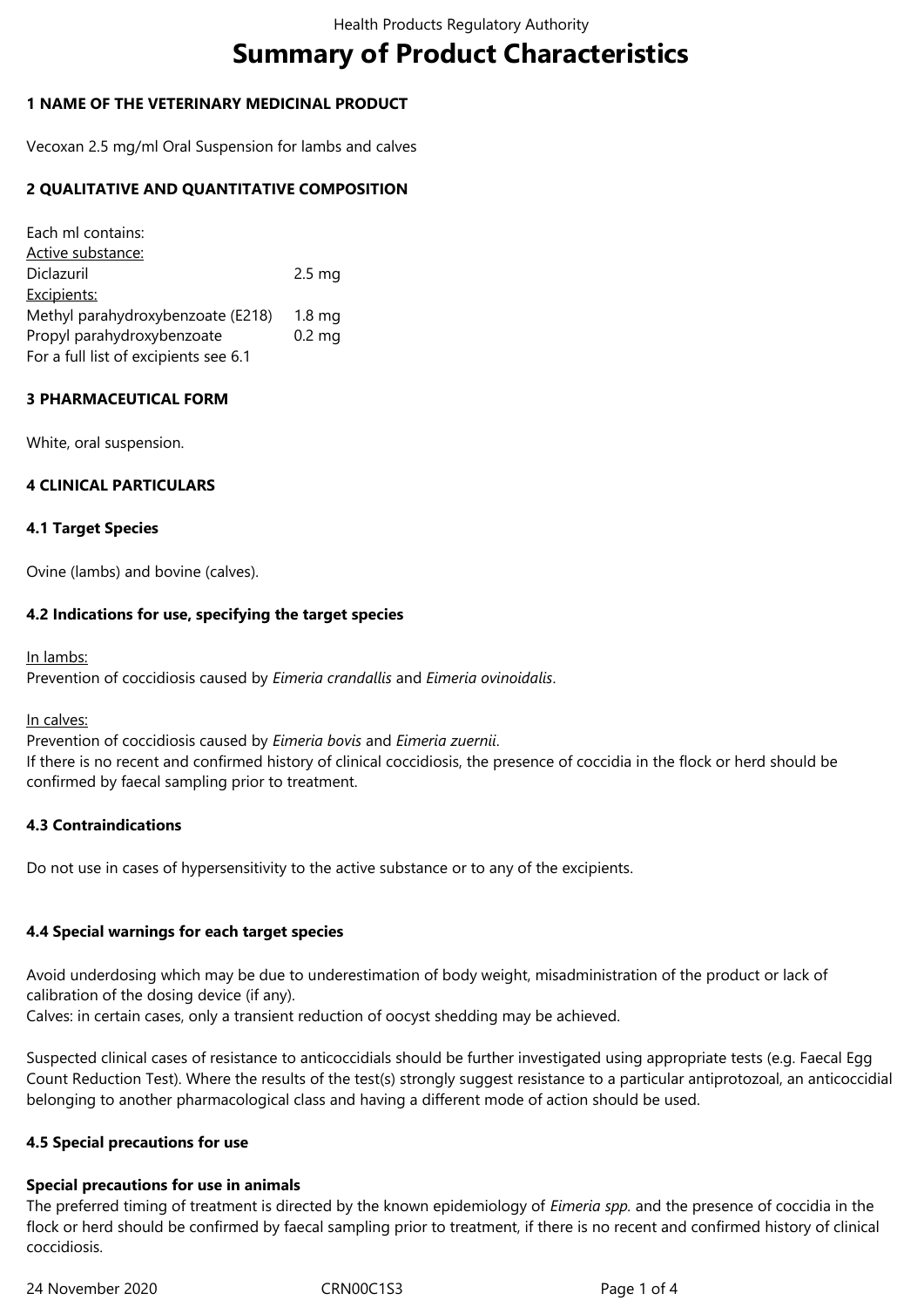#### Health Products Regulatory Authority

Coccidiosis is an indicator of insufficient hygiene in the flock/pen. It is recommended to improve hygiene and to treat all lambs in the flock and all calves in a pen.

Frequent and repeated use of antiprotozoals may lead to the development of resistance in the target parasite.

To alter the course of an established clinical coccidial infection, in individual animals already showing signs of diarrhoea, additional supportive therapy may be required as diclazuril has no antimicrobial activity.

# **Special precautions to be taken by the person administering the veterinary medicinal product to animals**

Wash hands after administration of the product.

## **4.6 Adverse reactions (frequency and seriousness)**

In very rare cases, adverse events involving gastrointestinal disorders (such as diarrhoea, with possible presence of blood), lethargy and/or neurological troubles (agitation, recumbency, paresis...) have been reported.

Some treated animals may show signs of clinical disease (diarrhoea) even though oocyst excretion is reduced to a very low level.

The frequency of adverse reactions is defined using the following convention:

- very common (more than 1 in 10 animals displaying adverse reaction(s) during the course of one treatment)
- common (more than 1 but less than 10 animals in 100 animals)
- uncommon (more than 1 but less than 10 animals in 1,000 animals)
- rare (more than 1 but less than 10 animals in 10,000 animals)
- very rare (less than 1 animal in 10,000 animals, including isolated reports).

## **4.7 Use during pregnancy, lactation or lay**

Not applicable.

## **4.8 Interaction with other medicinal products and other forms of interactions**

None known.

## **4.9 Amounts to be administered and administration route**

Shake well before use.

To ensure a correct dosage, body weight should be determined as accurately as possible. If animals are to be treated collectively rather than individually, they should be grouped according to their body weight and dosed accordingly, in order to avoid under- or overdosing.

1 mg diclazuril per kg body weight (i.e. 1 ml of the oral suspension per 2.5 kg body weight), in a single oral administration.

## **4.10 Overdose (symptoms, emergency procedures, antidotes), if necessary**

In lambs: no signs of overdose were noted after administration of 5 times the recommended dose. In calves: no signs of overdose were noted after a single administration of 5 times the recommended dose. In case of repeated administration of 3 to 5 times the dose, on 3 consecutive days, a softening and a colour change (dark brown) of the faeces can be observed in some calves. These observations were transient and disappeared without specific treatment.

## **4.11 Withdrawal period(s)**

Meat and offal: Lambs: zero days Calves: zero days

24 November 2020 CRN00C1S3 Page 2 of 4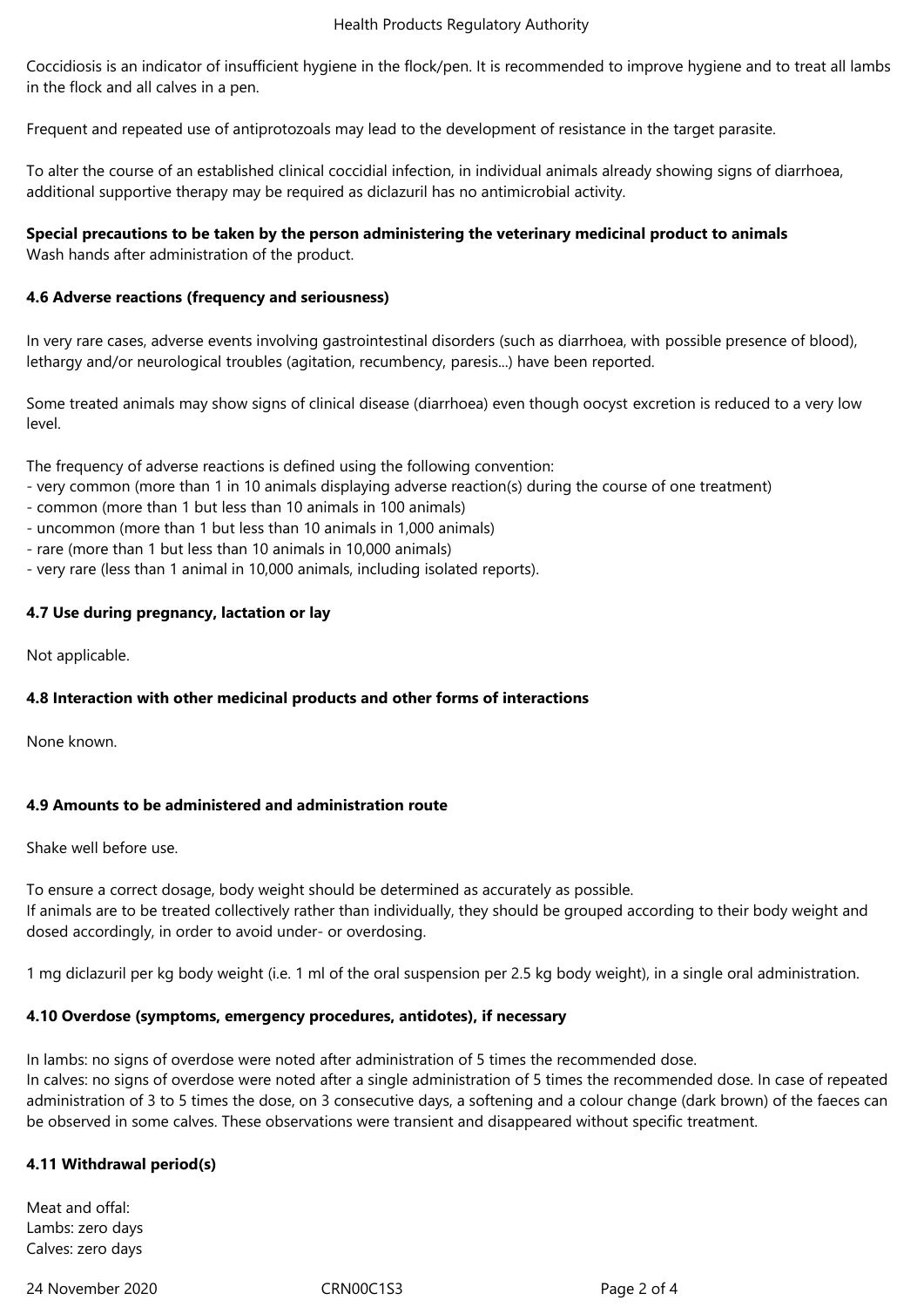## Health Products Regulatory Authority **5 PHARMACOLOGICAL or IMMUNOLOGICAL PROPERTIES**

Pharmacotherapeutic group: Antiprotozoals, Triazines ATCVet Code: QP51AJ03

## **5.1 Pharmacodynamic properties**

Diclazuril is an anticoccidial of the benzeneacetonitrile group and has anticoccidial activity against *Eimeria* species. Depending on the coccidia species, diclazuril has a coccidiocidal effect on the asexual or sexual stages of the development cycle of the parasite. Diclazuril treatment will only have limited effect on the intestinal lesions caused by parasitic stages older than 16 days. Treatment with diclazuril causes interruption of the coccidial cycle and of excretion of oocysts for approximately 2 weeks. This allows the animal to bridge the period of decrease of maternal immunity (observed at approximately 4 weeks of age).

## **5.2 Pharmacokinetic particulars**

The absorption of diclazuril in lambs is poor after administration of the oral suspension. Maximum concentrations in plasma are reached about 24 hours after dosing. The absorption decreases with the animals' age. The elimination half-life is about 30 hours. *In-vitro* studies on sheep hepatocytes demonstrated that metabolic transformation of diclazuril is limited. This was equally observed in other animal species. Excretion occurs almost completely via the faeces.

When diclazuril is administered in oral suspension to calves, its absorption is poor.

## **6 PHARMACEUTICAL PARTICULARS**

## **6.1 List of excipients**

Methyl parahydroxybenzoate (E218) Propyl parahydroxybenzoate Microcrystalline cellulose (E460) Carboxymethylcellulose sodium (E466) Citric acid monohydrate (E330) Polysorbate 20 (E432) Sodium hydroxide (E524) Purified water

# **6.2 Major incompatibilities**

None known.

## **6.3 Shelf-life**

Shelf-life of the veterinary medicinal product as packaged for sale: 3 years Shelf-life after first opening the immediate packaging: 3 months

## **6.4 Special precautions for storage**

Do not freeze.

# **6.5 Nature and composition of immediate packaging**

## *Nature of the container*

High density polyethylene bottle High density polyethylene screw cap High density polyethylene dosing cap

## *Commercial packs*

Box with 200 ml container with harness and spouted cap Box with 1 litre container with harness and spouted cap

24 November 2020 CRN00C1S3 Page 3 of 4